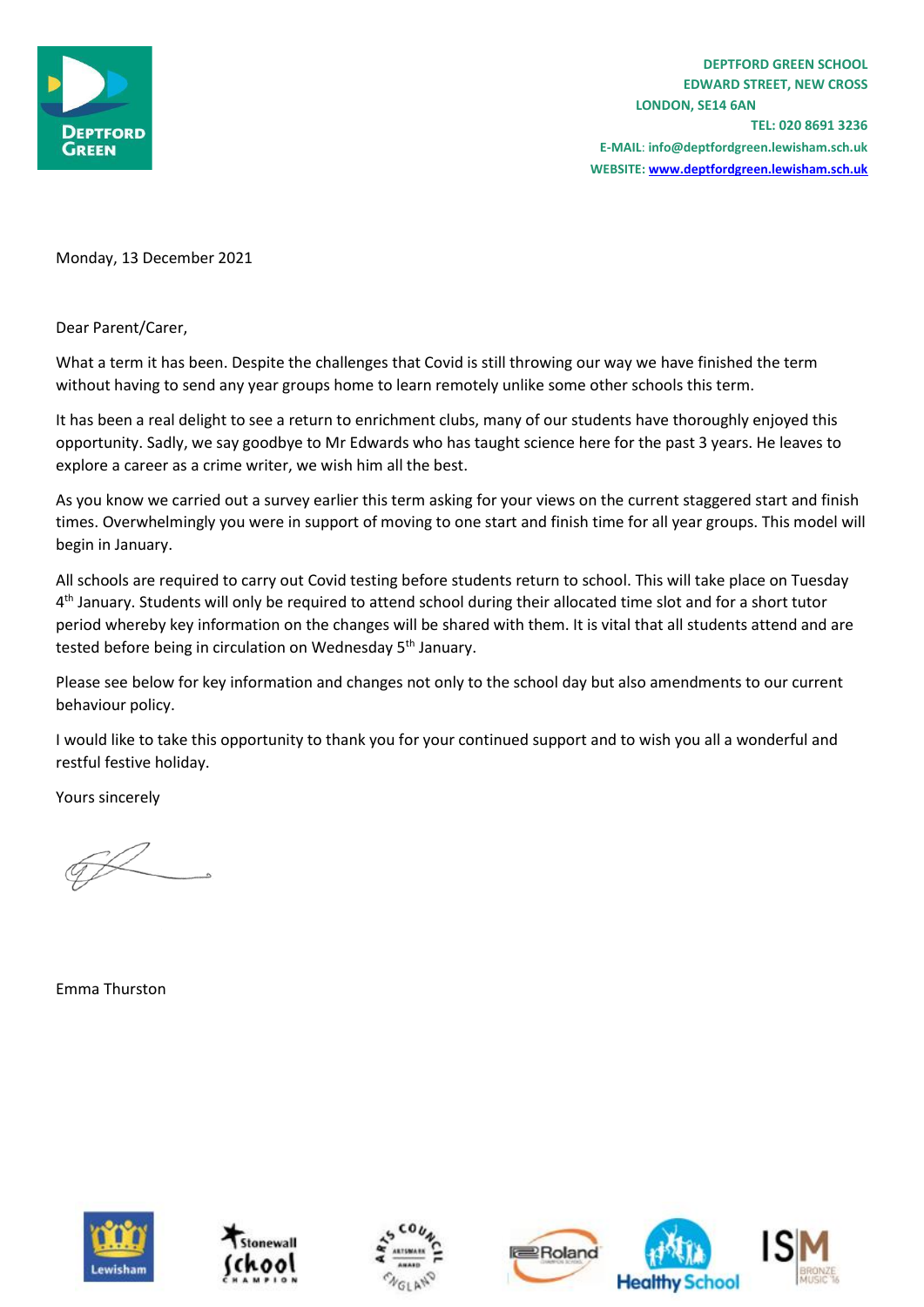

**TEL: 020 8691 3236 E-MAIL**: **info@deptfordgreen.lewisham.sch.uk WEBSITE: www.deptfordgreen.lewisham.sch.uk**

## **End of Autumn term arrangements: Friday 17th December**

This will be a non-uniform day whereby any student not wearing uniform must donate at least £1 to our chosen charity Shelter. This charity was chosen by our students, Shelter help and support families facing homelessness.

# **Final Day Plan**

|         | Period 1            | Period 2            | Period 3            | Period 4            | Period 5<br>Lunch available | Period 6<br>Lunch available |
|---------|---------------------|---------------------|---------------------|---------------------|-----------------------------|-----------------------------|
| Year 7  | Rewards<br>Assembly | Lessons             | Lessons             | Tutor               | Dismissal                   |                             |
| Year 8  | Lessons             | Rewards<br>Assembly | Lessons             | Tutor               | Dismissal                   |                             |
| Year 9  |                     | Lessons             | Rewards<br>Assembly | Tutor               | Dismissal                   |                             |
| Year 10 |                     | Lessons             | Lessons             | Rewards<br>Assembly | Tutor                       | Dismissal                   |
| Year 11 |                     |                     | Lessons             | Tutor               | Rewards<br>Assembly         | Dismissal                   |

## **Plans for COVID testing: Tuesday 4th January 2022**

Please see the grid below for the timings of COVID testing on the 4<sup>th</sup> January. Your child should arrive at school 15 minutes before the testing time for their year group:

|         | 9am     | 10am            | 11am            | 12pm  | 1pm     | 2pm     | 3pm   |
|---------|---------|-----------------|-----------------|-------|---------|---------|-------|
| Year 7  | Testing | Tutor           |                 |       |         |         |       |
| Year 8  |         | Testing         | Tutor           |       |         |         |       |
| Year 9  |         |                 | Testing         | Tutor |         |         |       |
| Year 10 |         |                 |                 |       | Testing | Tutor   |       |
| Year 11 |         | HOF Meeting 121 | HOF Meeting 121 |       |         | Testing | Tutor |

Dismissal times will have to be flexible on this day depending on the length of time the tests take. However, I have added a rough estimate here:

Year 7 – dismissed between 10:15am and 11am

- Year 8 dismissed between 11:15am and 12pm
- Year 9 dismissed between 12:15pm and 1pm
- Year 10 dismissed between 2:15pm and 3pm
- Year 11 dismissed between 3:15pm and 4pm

### **Start and finish times for all year groups from January 5th 2022**

| Gate open | Line up | <b>Gate closes</b> | <b>Finish time</b> |
|-----------|---------|--------------------|--------------------|
| 8:15am    | 8:40am  | 8:40am             | $15:00 \text{pm}$  |